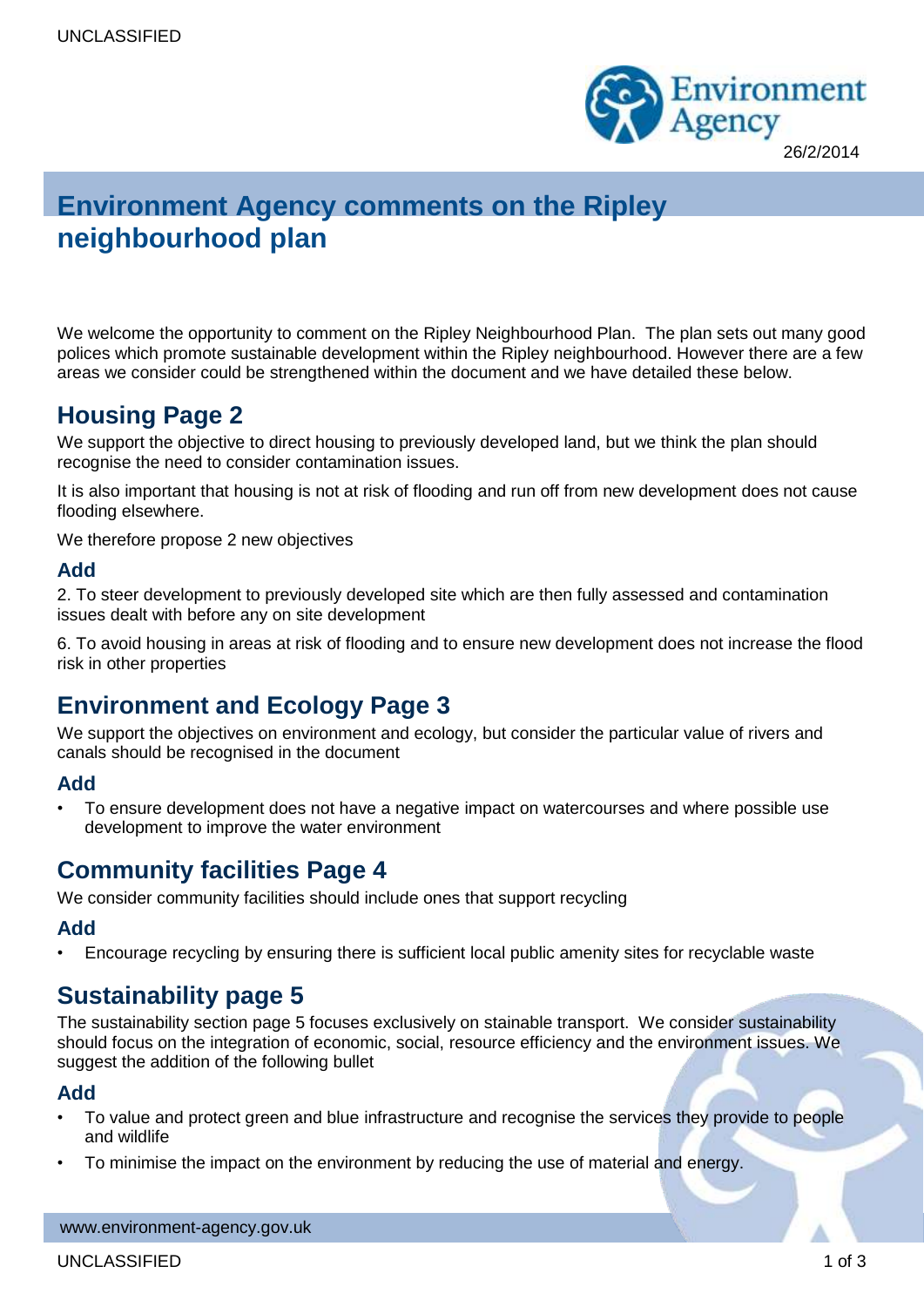# **Actions and requirement for new housing development Page 12**

The plan sets out actions and requirements for new housing development which include recognition of the importance of open space. We support this, but consider the multifunctional uses of green space should be included in the plan.

Integrating Sustainable Drainage Systems such as Swales and ponds into green space can reduce surface water and therefore reduce flood risk. They also reduce pollution into rivers and canals and support recharge of aquifers as well as supporting wildlife.

### **Add**

The developer must design and locate new open spaces to ensure that they connect to other open space *and incorporate Sustainable Drainage Systems where appropriate.*

# **H6 housing criteria page 16**

We consider an essential aspect of new housing is that it is not at flood risk or will cause additional flood risk to other properties. We therefore consider the housing criteria should reflect these concerns

We also support the incorporation of open space, but this needs to be used for the maximum benefit of people and wildlife as well as being maintained in the longer term

### **Add**

- No development to be in an area of high flood risk or increase flood risk to other properties
- The development incorporates Sustainable Drainage Systems into public open space. A plan for the long term maintain of this space is agreed at the development stage.
- Where possible or appropriate culverts will be removed and rivers will be naturalised

Resource efficiency is a key pillar of sustainable development, but one that we consider could be strengthened in the plan. To redress this we suggest an additional criteria be added

#### **Add**

• To promote resource efficiency, recycling and reuse of material in the building and ongoing use of houses in the area.

# **Explanatory Requirements for policy H6 Page 18**

In terms of car parking we consider it is important that it provides a function as well as looking aesthetically pleasing. Permeable paving can greatly reduce surface water runoff and so reduce the risk of flooding to properties. Small planted areas called 'rain gardens' can be built between properties to collect rain water from impermeable areas such as roads, giving an attractive roadside and importantly even more protection form surface water flooding.

We would therefore suggest the addition if the following

### **Add**

- All parking areas should to be made from impermeable paving or incorporate other appropriate Sustainable Drainage System
- Planting between properties to be in the form of 'rain gardens' where possible

incident hotline 0800 80 70 60

floodline 0845 988 1188

www.environment-agency.gov.uk